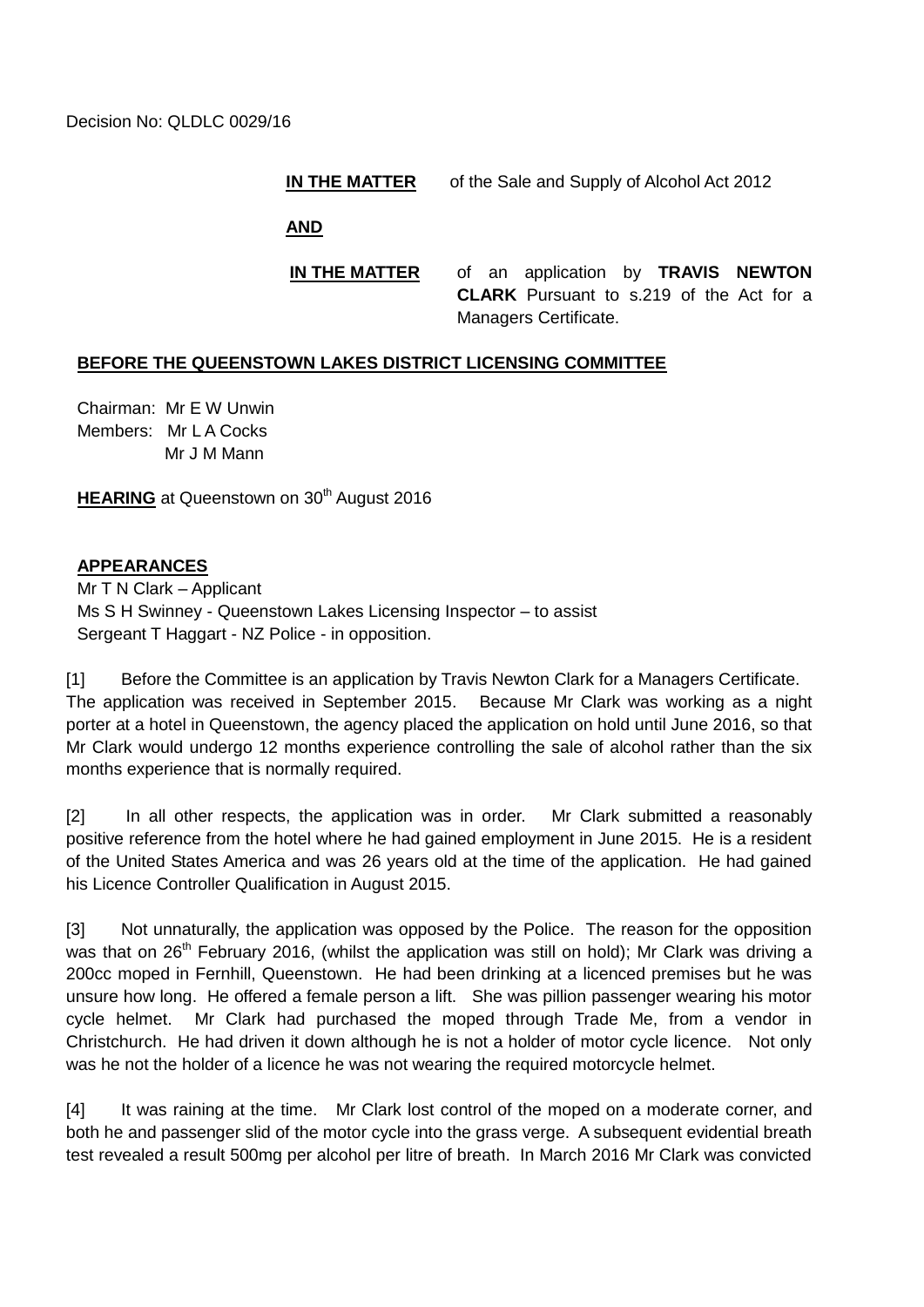in the District Court in Queenstown. He was fined and disqualified from driving for a period of 6 months.

[5] It has always been the case that recent convictions for driving with excess breath or blood alcohol are a bar to obtaining a managers certificate. The reasoning is that s. 222 of the Act has set out a number of criteria to which this Committee must have regard when considering an application for a Manager's Certificate. These criteria include suitability and convictions recorded against the applicant. For many years Committees such as this and other licensing bodies have been assisted by the historical decision of **G L Osborne 2388/95 NZLLA.** That case set the standard that a single drink driving offence such as this one would result in a minimum of two convictions free years from the date of offending. The application might then be given favourable consideration provided positive reports were received from the Police and the Licensing Inspector.

[6] The reasoning behind the decision was to ensure that the person who had committed the offence had learnt a valuable lesson and had shown that he or she was capable of greater commitment towards his or her responsibilities. Experience has shown that management of licensed premises has to be taken seriously because it is the manager who is responsible for ensuring that the licenced premises complies with the terms of the licence and Sale and Supply of Alcohol Act 2012.

[7] The object of the Act is that "The sale, supply and consumption of alcohol should be undertaken safely and responsibly and the harm caused by excessive or inappropriate consumption of alcohol should be minimised." Certificated Managers who commit offences such as this one involving irresponsible or excessive consumption are invariably taken before the Alcohol Regulatory and Licensing Authority and their certificates are either suspended or cancelled. Applicants who are hoping to become certificated are told to wait and learn.

[8] This is the perceived wisdom underpinning the Act which was clearly set out in the Police objection. Mr Clark elected to continue with his application and this public hearing resulted.

[9] In the course of preparation of the public hearing the Inspector discovered a post on Facebook placed by Mr Clark yesterday  $29<sup>th</sup>$  August. In his communication Mr Clark stated that he was off the Asia to write a book, and the past few years in OZ &NZ had been amazing. He added "The past few years has served me well and now I feel confident is saying it's time to put the pen to paper. This is all I've ever wanted and it's time for the taking! With all this said some things never change. I'm a sucker for the bottle". Mr Clark denied any suggestion that this comment was an encouragement for others to drink or a reflection of a person who drank to excess.

[10] The Inspector in her usual efficient way checked with the hotel where Mr Clark had been working to discover that he ceased his employment on the previous Friday or Saturday, and he was no longer employed at the premises. This of course brings into consideration another of this Committee's policies or guidelines. We do not issue certificates which may be placed on a wall and admired from time to time. They must be working documents and will seldom be issued unless the applicant is employed in the industry.

[11] The reason for such a guideline is that current employment keeps one up to date with trends and current laws. It is not only important for managers to keep being upskilled but also to have the support of the licensee or the employer. In other words Certificates are not issued in a